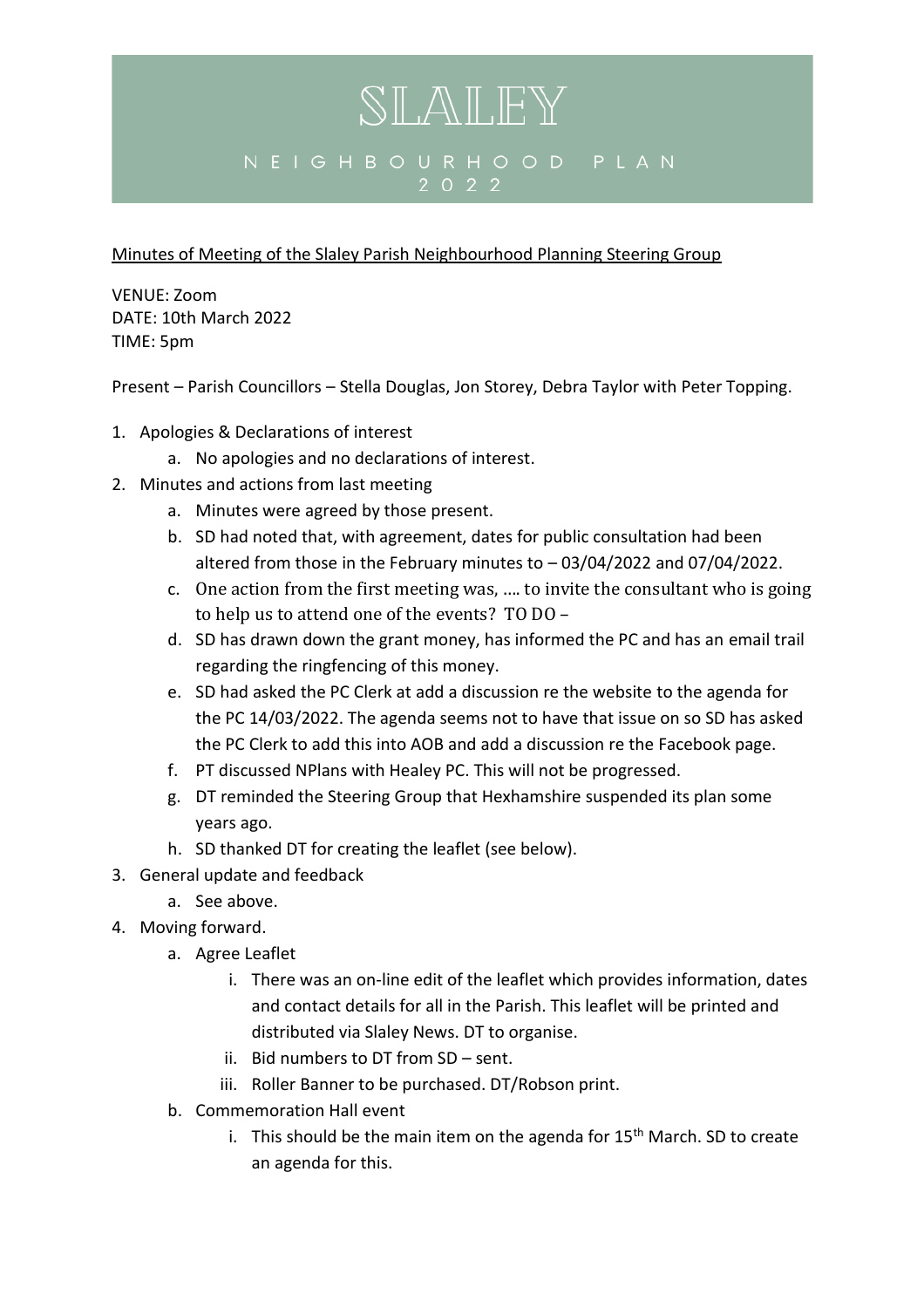## SLALEY  $2022$

- c. Questionnaire
	- i. Hold this until the outcome of the public meetings is analysed.
	- ii. Steering Group to research other Questionnaires in the meantime.
- d. Communication routes
	- i. Consider Facebook/ website
	- ii. Open day events onto PC website
	- iii. Others (see above)
- 5. Finance Treasurer's Report

|            | last updated: | 26/02/2022                                  |                    |        |
|------------|---------------|---------------------------------------------|--------------------|--------|
|            |               | Slaley Parish Neighbourhood Plan - Finances |                    |        |
| Date       | Income        | Amount                                      | <b>Expenditure</b> | Amount |
| 25/02/2022 | Funding       | £1,105.00                                   |                    |        |
|            |               |                                             |                    |        |
|            |               |                                             |                    |        |
|            |               |                                             |                    |        |

- SD to send DT invoice re  $17<sup>th</sup>$  Feb. from SCHall.
- 6. AOB
	- a. Share this with CH (CCllr)
	- b. Request from planning a summary of all/any planning which remains extant in the Parish.
- 7. Date of next meeting(s) and close meeting
	- a. Sat 26<sup>th</sup> March 5-6pm venue/method to be confirmed.